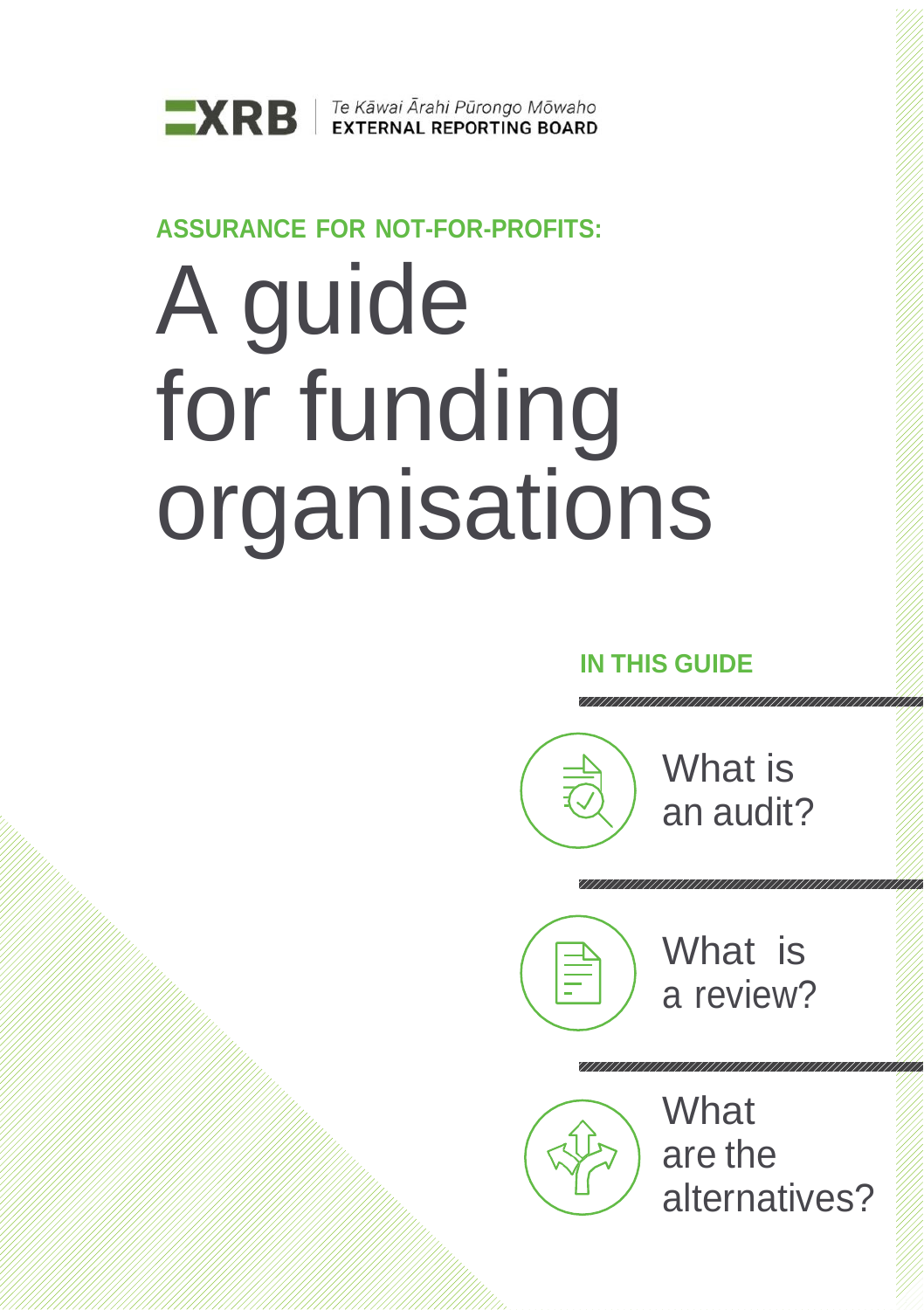



STANDARDS The External Reporting Board (XRB) is the independent Crown Entity responsible for accounting and

assurance standards in New Zealand. The New Zealand Auditing and Assurance Standards Board (NZAuASB) has delegated authority from the XRB Board to develop or adopt, and issue auditing and assurance standards.

All XRB standards are designed to give New Zealanders trust and confidence in the financial reporting of our organisations, across the profit, public and not-for profit sectors.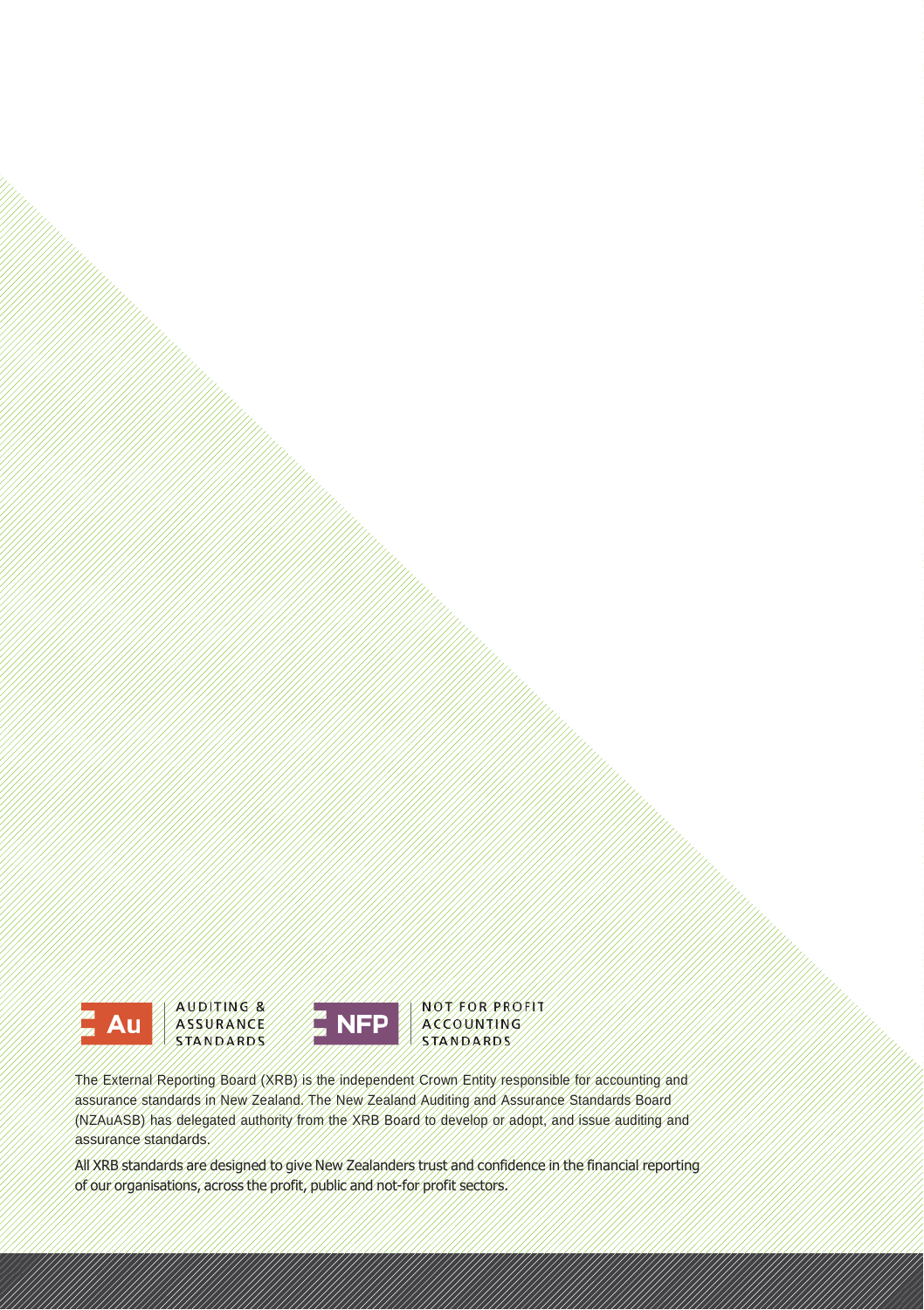# Introduction

Assurance engagements give stakeholders' confidence in the credibility of an organisation's information. The most commonly used and best-known assurance engagement is an audit of financial statements, but there are also many other options available. This document provides funding organisations with an overview of the different assurance options and how to choose the right one.

Some not-for-profit (NFP) organisations are required by law to have their financial statements audited or reviewed, but not all. In determining which organisations must have assurance the Government has considered the needs of users of the organisations financial reports, and whether the benefits outweigh the costs.



Funding organisations include any organisation that provides funding for the not-for-profit sector, such as philanthropic funding organisations, city councils and government departments.

#### 

Assurance engagements are only one link in the chain involved in the provision of high quality financial reporting. High quality information is best achieved when all participants in the financial reporting chain play their roles as best they can. See page 9 for more information.

All assurance engagements that are required by law (statutory assurance engagements) must be carried out by an accredited accountant and to standards issued by the NZAuASB. See page 10 for more information.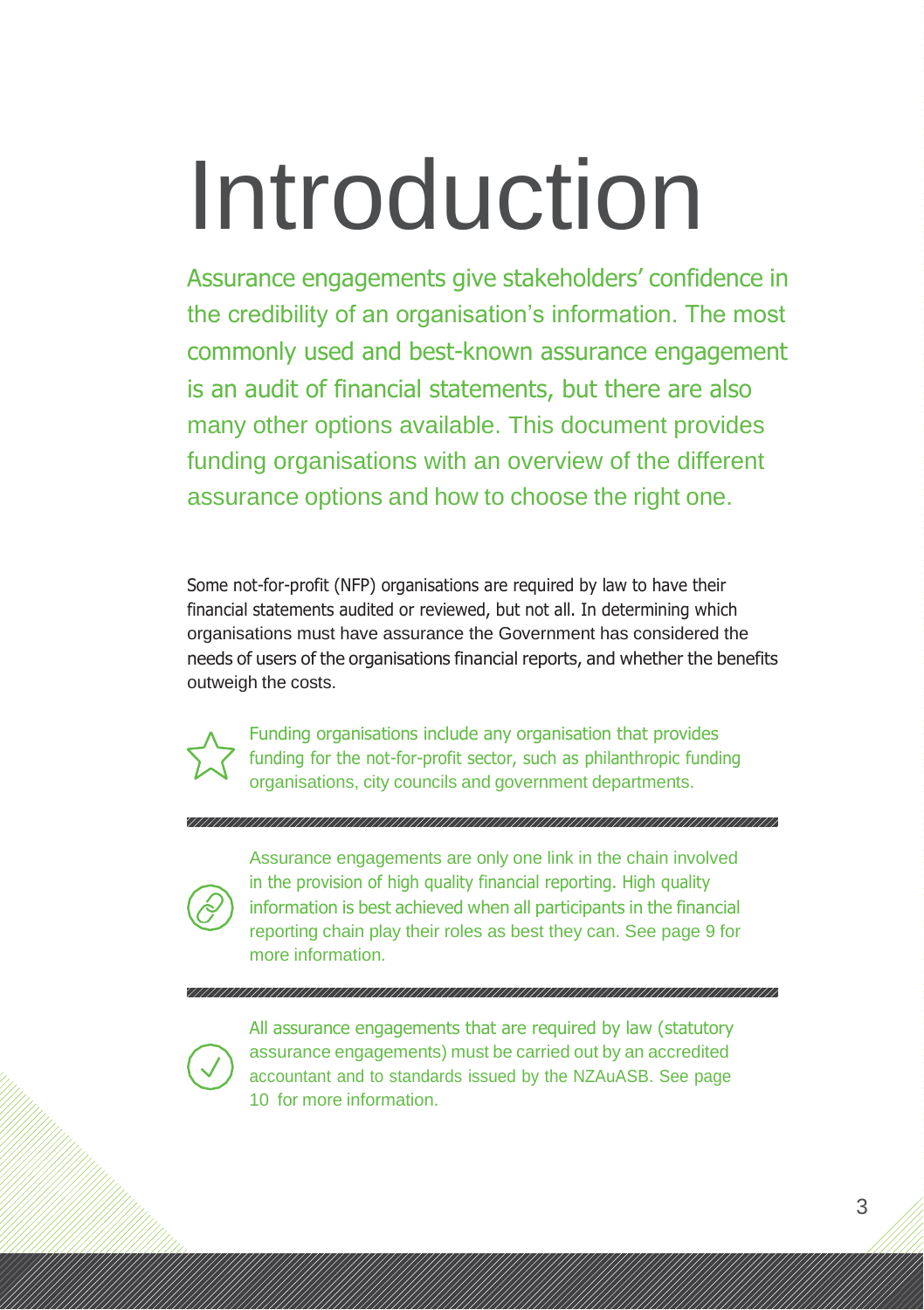

#### **Requesting assurance from a NFP**

Funding organisations need to have confidence in the credibility of the information supplied by NFP organisations when applying for funding. Many funding organisations request audited financial statements from NFPs, including those smaller organisations which do not have a statutory requirement to have their financial statements audited or reviewed. This can be an added financial burden on that organisation, which may not be necessary. It is important that the funding organisation has a clear understanding of why it is requesting assurance, and is confident that the type of assurance it is requesting provides the best solution to funders assurance needs.

The first thing you need to consider is whether an audit or review of the NFP's financial statements will provide the information you need. The following pages provide an overview of what you can expect from an audit and a review of an NFP's financial statements. We also provide some information about other types of assurance engagements which might be more appropriate.

There are also non-assurance services available which can address funding organisations specific concerns, such as agreed-upon procedures. However, non-assurance services over the financial statements are not included in the NZAuASB's mandate, more information is available from Chartered Accountants Australia and New Zealand (www.charteredaccountantsanz.com).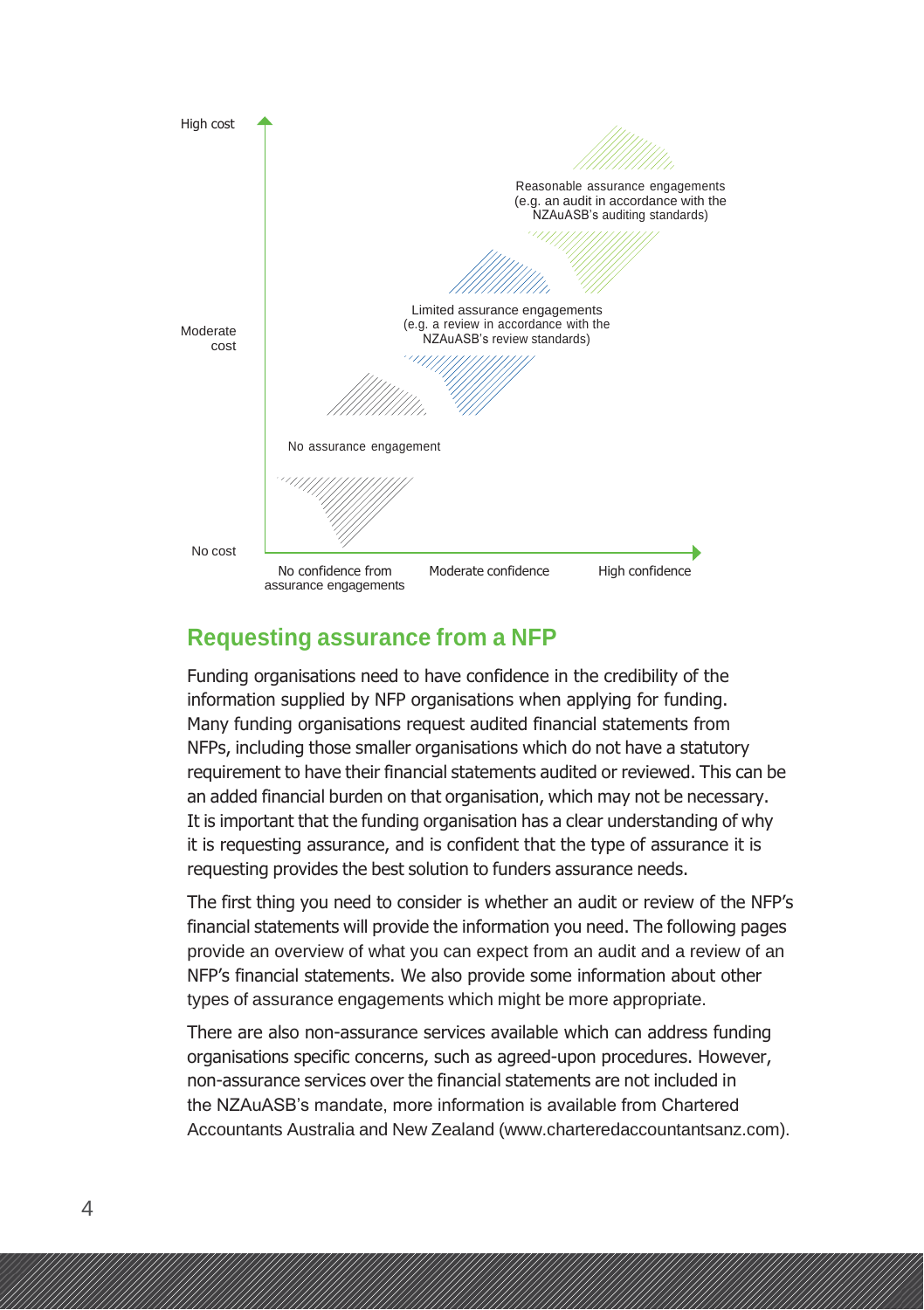## What is an audit?



#### **What is an audit engagement?**

An audit engagement is where an independent auditor provides their opinion as to whether the financial statements are prepared in accordance with the applicable financial reporting framework. The purpose is to increase the confidence of users in the credibility of the financial statements.

The auditor obtains reasonable assurance (not absolute assurance) about whether the financial statements, as a whole, are free from material misstatement due to either fraud or error. The auditor examines, on a test basis, evidence supporting the amounts and disclosures in the organisation's financial statements, assessing the accounting principles used and significant estimates made by the organisation. The auditor will also evaluate the overall financial statement presentation. The independent auditor's opinion is expressed as a positive opinion statement. For example: "In our opinion, the financial statements present fairly, in all material respects, ..."

#### **What can be reasonably expected of an audit engagement?**

An audit is not an absolute guarantee. The auditor cannot practically test all or even a majority of the transactions recorded by the organisation. This would simply take too long and be too expensive. Instead, the audit is designed to provide a level of assurance that is reasonable but not absolute.

The auditor does not provide any opinion on the efficiency or effectiveness of how the NFP has spent its resources. That assessment needs to be done by the users of the financial information. Similarly, the auditor does not necessarily verify whether funds are being used for the intended purposes.

The auditor also considers the NFP's financial controls and procedures to ensure appropriate audit procedures are designed and performed. This is not for the purpose of expressing an opinion over the effectiveness of the NFP's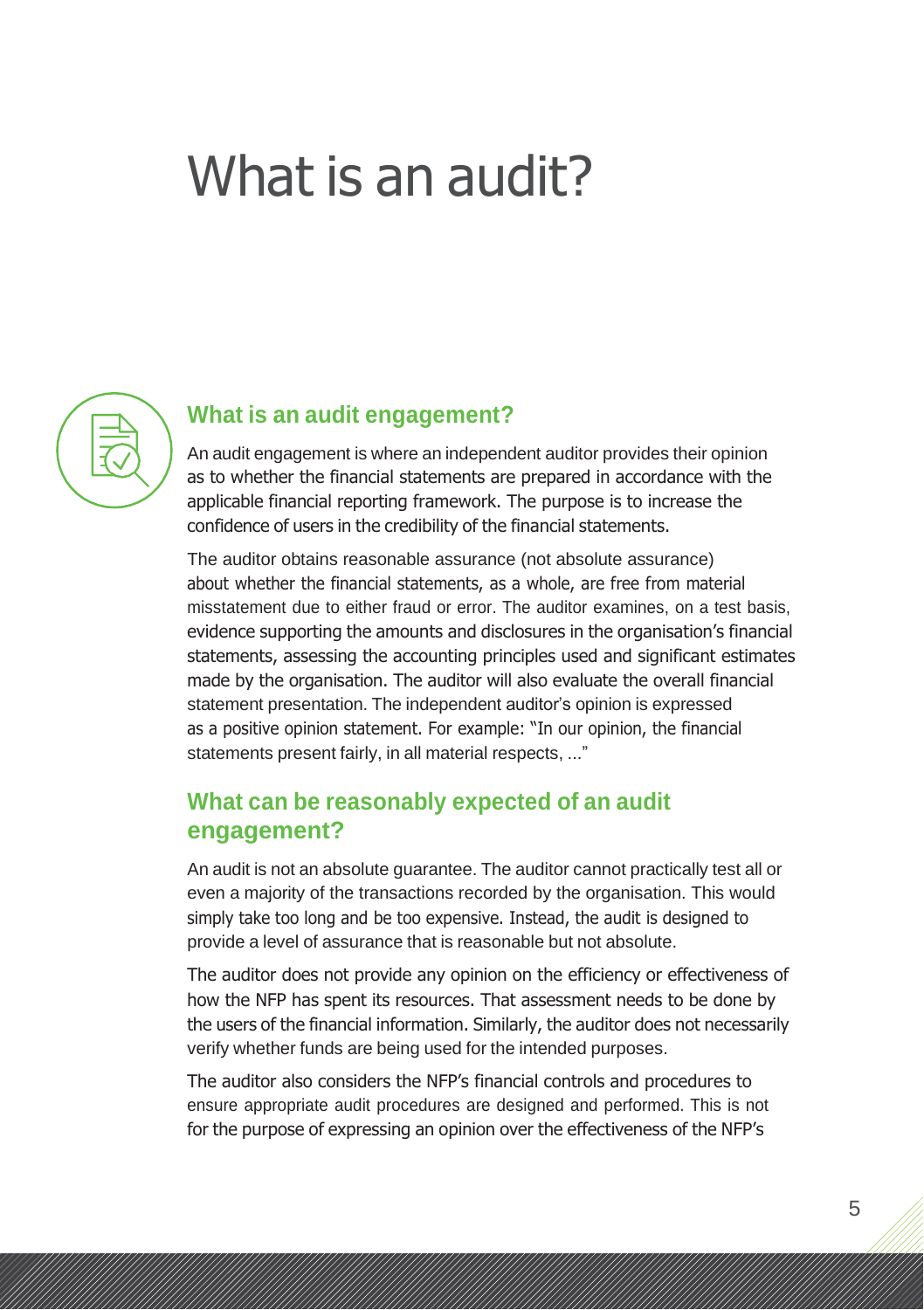internal controls. If an audit opinion expresses that financial statements are appropriately prepared (i.e. a clean audit report), it does not mean that the NFP has implemented effective controls and procedures over its operations and financial affairs.

While an auditor is required by the NZAuASB's auditing standards to consider fraud, an audit of financial statements is not a fraud detection engagement (which is usually referred to as forensic accounting). A clean audit report does not guarantee "no fraud".

#### **Which NFPs must have their financialstatements audited?**

- All registered charities with annual expenditure over \$1.1m
- Not-for-profit friendly societies with annual expenditure over \$33m
- Not-for-profit friendly societies with annual expenditure less than \$33m (unless they opt out of preparing financial statements, or operating payments are less than \$140,000 and the entity's rules don't require an audit)
- Community trusts under the Community Trust Act 1999
- Corporate societies under the Gambling Act 2003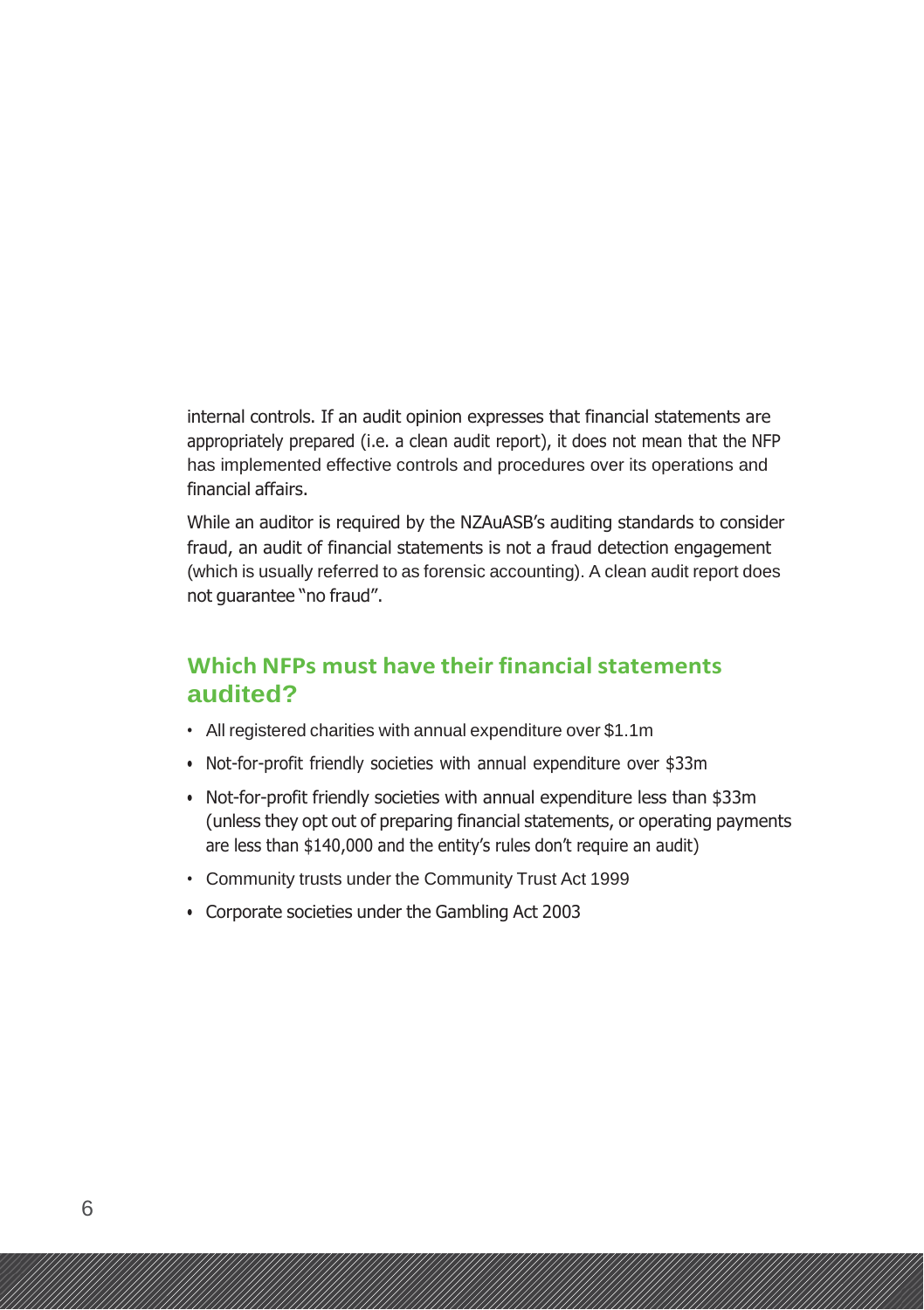## What is a review?



#### **What is a review engagement?**

A review engagement is less thorough and detailed than an audit. The reviewer provides a conclusion as to whether anything has come to their attention to indicate that the financial statements have not been prepared in all material respects, in accordance with the applicable financial reporting framework. The purpose of a review is still to provide the users of the financial statements with confidence.

The reviewer obtains a meaningful level of assurance that the financial statements as a whole are free from material misstatement, whether due to fraud or error. The reviewer's conclusion is expressed as a negative opinion statement. For example: "Based on the work performed, as described in the report, nothing has come to our attention ..."

#### **What can be reasonably expected of a review?**

A review provides a lower level of assurance than an audit. Therefore, there is a greater risk that material misstatements will not be identified in a review as compared to an audit.

The procedures performed for a review are substantially less than those performed for an audit. They mainly consist of enquiry and analytical procedures, after obtaining an understanding of where material misstatements are likely to arise in the financial statements.

As reviews generally require less work to complete, they may be less costly and time consuming compared to an audit.

#### **Which NFPs require a review of their financial statements?**

All registered charities with annual expenditure less than \$1.1m but more than \$550k are required to have a review of their financial statements at a minimum. These entities can opt up to an audit if they choose to do so.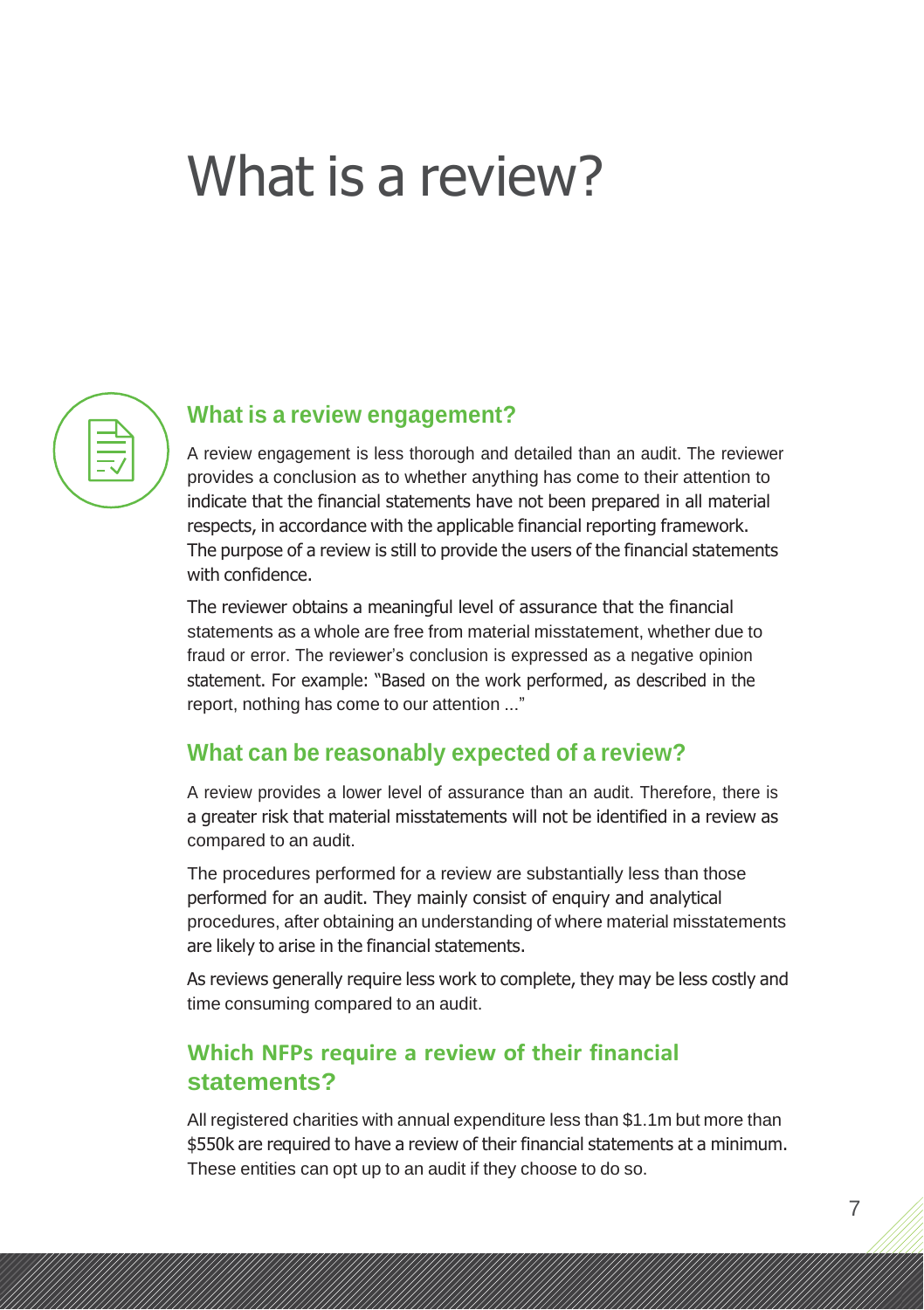## What are the alternatives?



There are other assurance options which may provide more meaningful information for funders. The NZAuASB provides a full suite of standards which are flexible and scalable, and can be applied to a wider range of matters other than audits or reviews of financial information.

These assurance engagements can cover areas such as:

- the controls in place at an NFP to deter and/or detect the misappropriation of the NFP's resources
- whether an NFP has spent its funding in accordance with the criteria set by the funding organisation
- whether an NFP's policies, procedures and management processes are appropriate to meet its objectives and desired outcomes
- whether an NFP has been effective and efficient in delivering a funded plan/program/activity.

These assurance standards can be customised by a suitably qualified assurance practitioner to apply to a wide range of matters. They can be delivered to provide either reasonable assurance (high level of assurance but not absolute, with a positively expressed opinion similar to an audit) or limited assurance (a meaningful level of assurance but less than reasonable assurance, with a negatively expressed conclusion, similar to a review).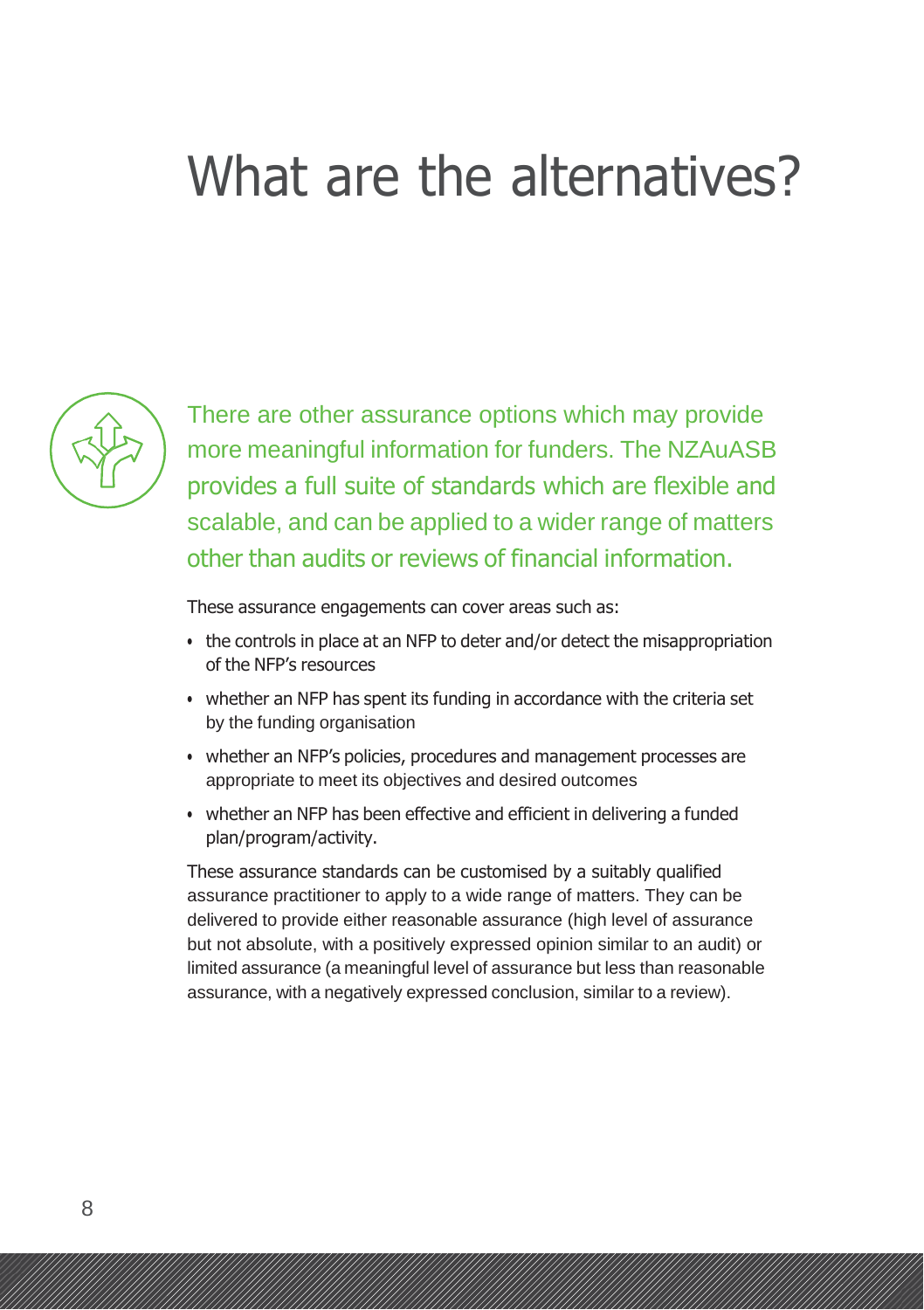# When is an assurance engagement most likely to be effective?



#### **A chain is only as strong as its weakest link.**

The aim of any assurance engagement is to provide confidence in NFPs information. This is best achieved in an environment where all participants:

- understand their responsibilities and fulfill them as best as they can, and
- assist other key participants in undertaking their role.

High quality financial reporting involves a chain of participants that begins with the organisation which sets the standards and ends with the users of the financial report. Audit or review engagements are important links in this chain but these are unlikely to be effective if other links are broken. An overview of the financial reporting chain is provided below.

|  | The standard setters (the XRB)                                                |
|--|-------------------------------------------------------------------------------|
|  |                                                                               |
|  |                                                                               |
|  | The reporters (the Not-for-profit)                                            |
|  |                                                                               |
|  |                                                                               |
|  | Assurance practitioners (the auditor)                                         |
|  |                                                                               |
|  |                                                                               |
|  | The stakeholders using the NFPs' financial reports<br>(including the funders) |
|  |                                                                               |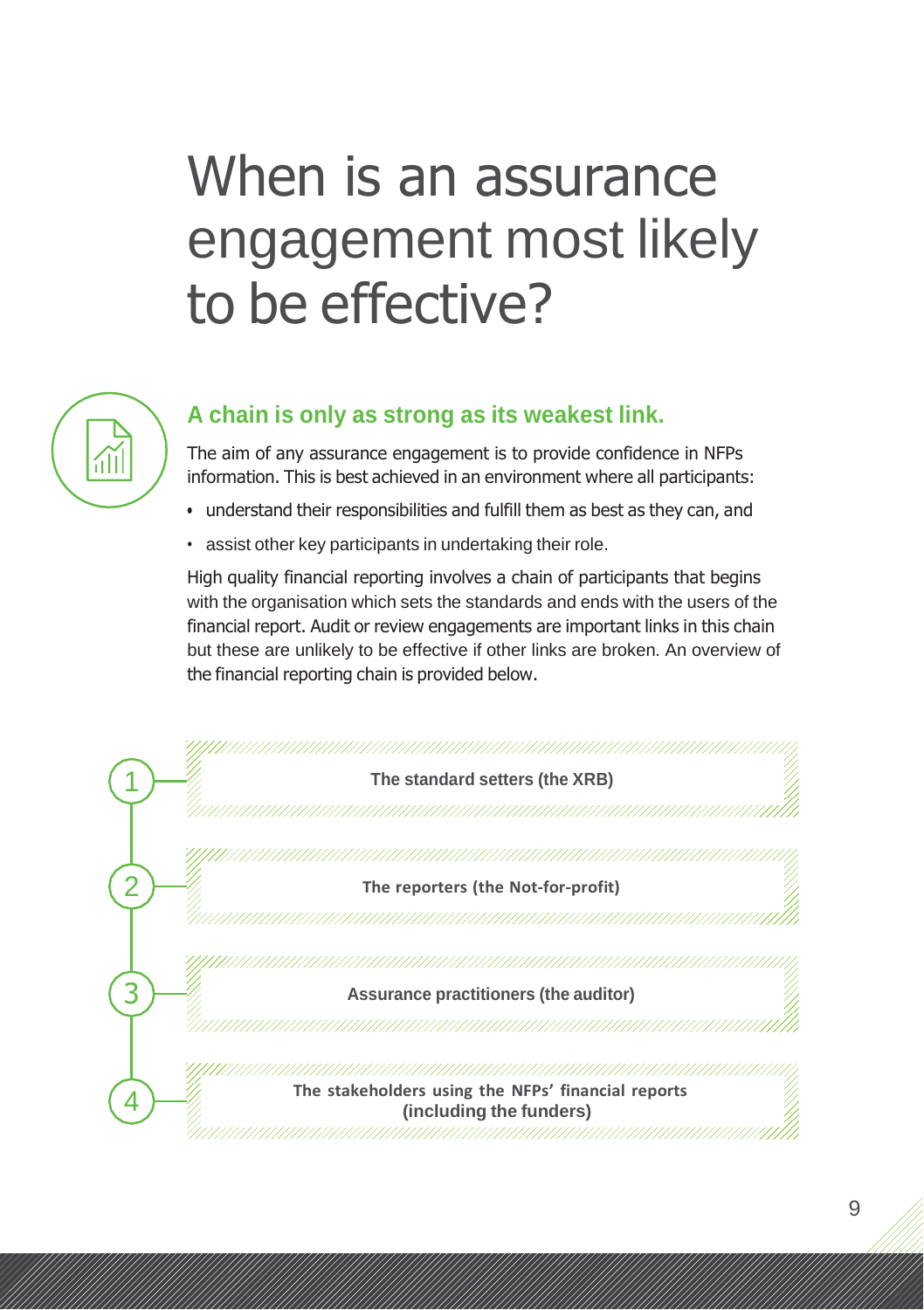#### **The standard setters (the XRB)**

The External Reporting Board (XRB) is the independent Crown Entity responsible for accounting and assurance standards in New Zealand.

The XRB delegates responsibility for standards to its two key boards:

- the New Zealand Accounting Standards Board (NZASB), responsible for accounting standards; and
- the New Zealand Auditing and Assurance Standards Board (NZAuASB), responsible for auditing and assurance standards.

Standards for the not-for-profit sector have been developed to ensure accountability to funders and members and to instill confidence in the organisation and sector, while still being cost effective to use.

The XRB website (www.xrb.govt.nz) provides details of which accounting standards an organisation needs to apply.

#### **The reporters (the Not-for-profit)**

 $\overline{1}$   $\overline{)$   $\overline{\phantom{0}}$   $\overline{)$   $\overline{\phantom{0}}$   $\overline{)$   $\overline{\phantom{0}}$   $\overline{)$   $\overline{\phantom{0}}$   $\overline{)$   $\overline{\phantom{0}}$   $\overline{)$   $\overline{\phantom{0}}$   $\overline{)$   $\overline{\phantom{0}}$   $\overline{)$   $\overline{\phantom{0}}$   $\overline{\phantom{0}}$   $\overline{)$   $\overline{\phantom{0}}$   $\overline{\phantom{0}}$   $\overline{\phantom{$ 

The group of individuals entrusted with the governance of the NFP play a vital role. This group is often referred to as the board, trustees, or management committee. They are responsible for preparing the NFP's financial reports.

This governance group is responsible for ensuring that the NFP's financial reports are prepared in accordance with the right financial reporting standards.

They must implement internal controls to ensure that the NFP's financial affairs are prudently conducted (e.g. risk of fraud is appropriately managed) and that all the relevant financial information is captured in the NFP's accounting records and summarised in its financial reports to external stakeholders.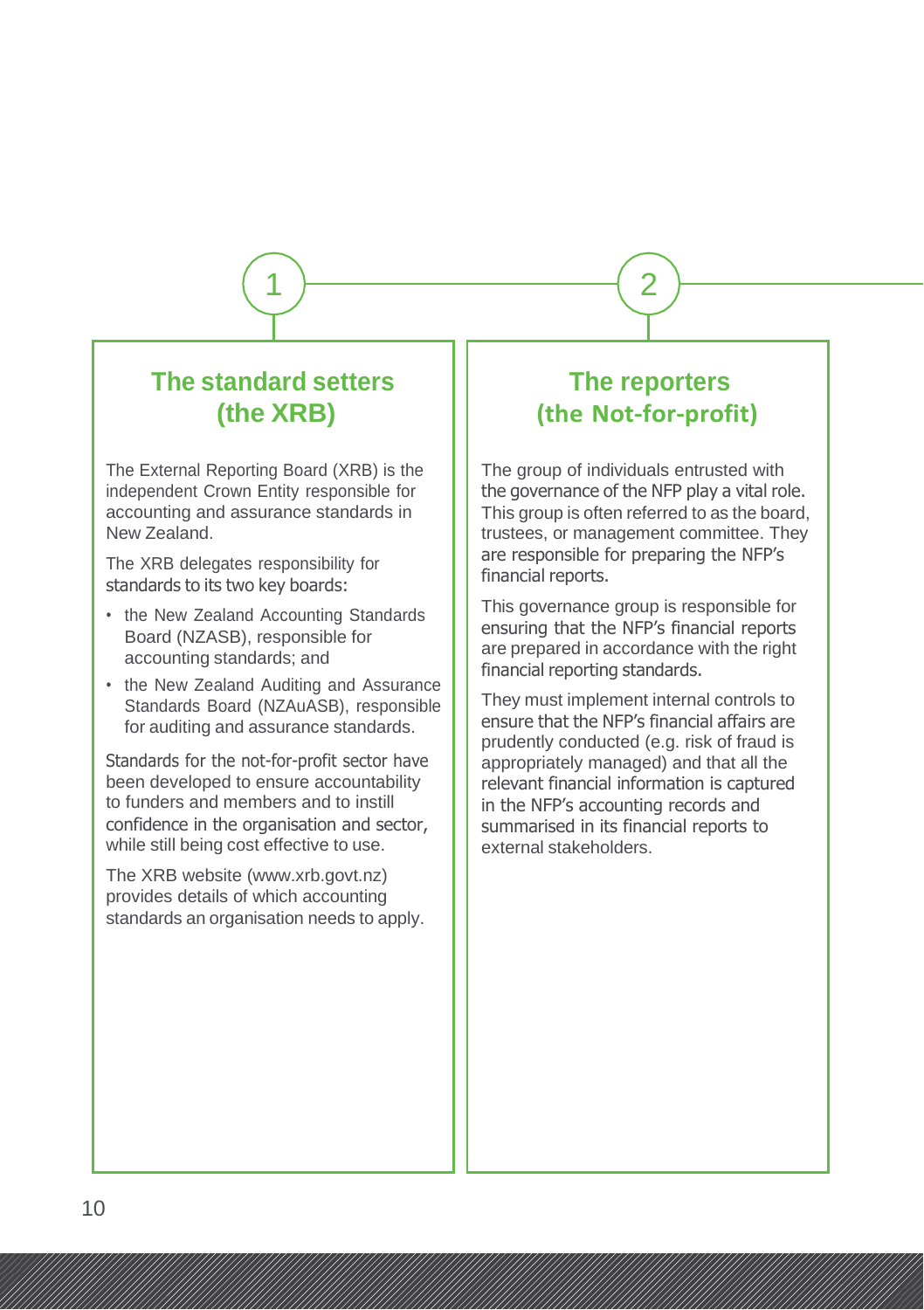#### **Assurance practitioners (the auditor)**

If an NFP is required by law to have its financial statements audited or reviewed, the statutory audit or review must be undertaken:

- to the standards issued by the NZAuASB; and
- by an appropriately accredited accountant.

There are two types assurance practitioners that can undertake statutory audit or review engagements:

- Licensed auditors: This is the highest level of statutory recognition for assurance practitioners in New Zealand. A licensed auditor can audit or review (in accordance with the NZAuASB assurance standards) the financial statements of Financial Market Conduct (FMC) reporting entities.
- Qualified auditor: Chartered Accountants Australia and New Zealand (CAANZ) and CPA Australia members who are recognised as qualified auditors can carry out an audit or review in accordance with the NZAuASB assurance standards.

Other NFPs with no statutory requirement for an audit or a review may opt to require an audit or review of their financial statements in accordance with the NZAuASB standards.

### **The stakeholders using the NFPs' financial reports (including the funders)**

 $\overline{3}$  )  $\overline{\phantom{25\sqrt{3}}$  (4

There are a range of stakeholders who use the financial reports developed by NFPs, this includes funding organisations.

Users of financial reports need to have a reasonable level of financial knowledge, and have the time to engage properly with the report.

Users need to understand the key elements included within the statements and the relationships between those elements.

They also need to have a reasonable understanding of business and economic activities relevant to the NFP, to ensure they have the context to be able to interpret NFP's financial information.